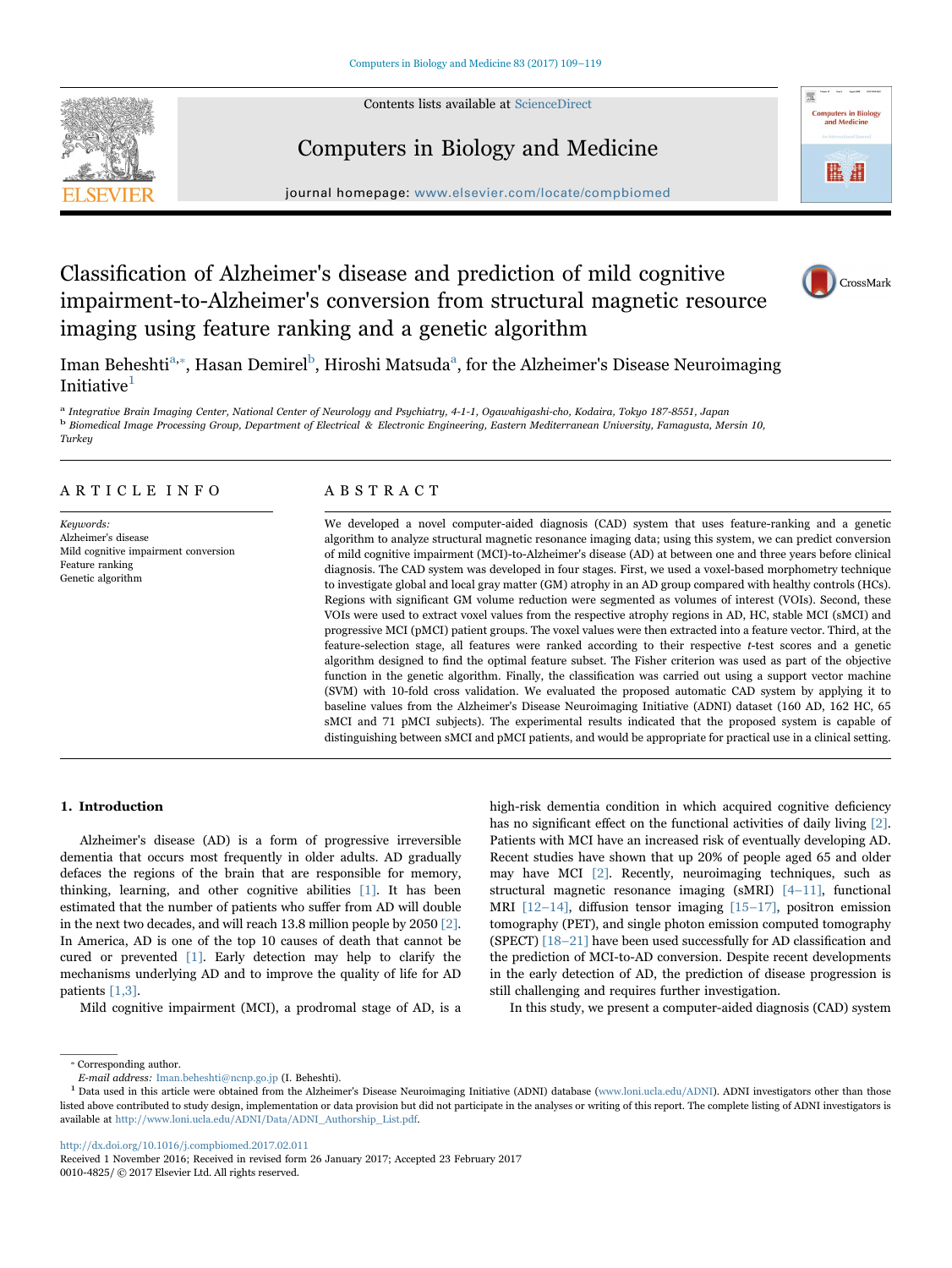that applies voxel-based morphometry (VBM) analysis to sMRI data in order to make an early prediction of conversion to AD at between one and three years before clinical diagnosis. Such prediction is useful in determining a subject's clinical treatment plan or in judgment of the clinical trial for basic drugs to treat AD. Data from sMRI of the brain have been widely used to predict early conversion to AD, and VBM analysis is a widely used approach for this purpose [\[11\]](#page-9-4). Many researchers have used sMRI feature extraction for AD classification or the prediction of MCI-to-AD conversion using a number of different methods that include morphometry [22–[24\],](#page-9-5) measurement of the hippocampus and the medial temporal lobe [\[25](#page-9-6)–31], regions of interest (ROI)/volume of interest (VOI) [32–[34\]](#page-9-7), and gray matter (GM) voxels in the automatic segmentation of images [\[35\]](#page-9-8). In this paper, we propose an automatic feature-selection method based on feature ranking and a genetic algorithm (GA) for AD classification and prediction of MCI-to-AD conversion, which are the two most difficult tasks in AD detection studies. The proposed feature-selection method was realized by extracting voxel-values as raw-feature data from VOIs obtained from VBM analysis. The extracted raw-feature vectors were then reduced to lower-dimensional feature vectors using the proposed feature-selection method.

In addition, we extracted features from stable MCI (sMCI) and progressive MCI (pMCI) samples based on GM atrophy patterns in AD subjects and HCs. We then evaluated the performance of the proposed method on baseline data from 458 samples from the Alzheimer's Disease Neuroimaging Initiative (ADNI) dataset (160 AD, 162 HC, 65 sMCI and 71 pMCI subjects). In a direct comparison, the proposed CAD system exhibited better performance than classifiers using all raw features and principal component analysis (PCA) data reduction. The accuracy of the proposed CAD system for classifying AD/HC and sMCI/ pMCI using baseline sMRI data was 93.01% and 75%, respectively. In addition, when compared to state-of-the-art techniques for predicting MCI-to-Alzheimer's conversion, the experimental results show that the performance of the proposed CAD system was comparable to that of alternative methods using only baseline MRI data.

## 2. Materials

## 2.1. Image acquisition and samples

The baseline MRI scans and data used in this work were obtained from 3 T T1-weighted images, which were typically  $240 \times 256 \times 176$ voxels with a voxel size of  $1 \text{ mm} \times 1 \text{ mm} \times 1.2 \text{ mm}$ . MR image corrections such as GradWarp and N3 were also applied to correct the geometric distortion caused by gradient non-linearity [\[36\]](#page-9-9) and bias field, respectively, and to balance the lack of homogeneity due to the absence of uniformity in the radio frequency receiver coils [\[37\].](#page-9-10) We divided the dataset into two main groups. The aim was to separate the data used for VBM-based 3D mask generation from the data used for classification. Group 1 (including 68 AD patients and 68 healthy controls (HCs)) was used to model the VBM 3D mask. Group 2 (including 92 AD, 94 HC, 65 stable MCI (sMCI) and 71 progressive MCI (pMCI) subjects) was used for feature extraction, classification and validation. The samples in Groups 1 and 2 were totally independent. We used only baseline data.

# 2.2. Defining volumes of interest (VOIs) (Group 1)

Group 1 consisted of 136 subjects divided into HC and AD cohorts. [Table 1](#page-1-0) shows details of the demographics and clinical characteristics of the samples used in Group 1. We used this group in the VBM analysis to find regions of GM atrophy in patients with AD compared to the HCs. These regions were segmented as a 3D mask to extract voxel values in the feature-extraction stage. The data used to define the VOI and respective 3D mask were the same as previously reported [\[38\].](#page-9-11)

<span id="page-1-0"></span>

| Characteristics of the subjects used to model the VBM 3D mask (Group 1). |  |  |  |
|--------------------------------------------------------------------------|--|--|--|
|--------------------------------------------------------------------------|--|--|--|

|              | AD<br>$(n=68)$  | HС<br>$(n=68)$ |
|--------------|-----------------|----------------|
| Age (mean)   | $74.33 + 6.41$  | $74.14 + 4.95$ |
| Range        | $[60 - 82]$     | $[66 - 84]$    |
| MMSE (mean)  | $22.83 + 2.56$  | $29.38 + 0.71$ |
| Range        | $[16 - 25]$     | $[28 - 30]$    |
| $CDR$ (mean) | $0.75 \pm 0.41$ | $0.0 \pm 0$    |
| [0/0.5/1/2]  | [0/44/19/5]     | [68/0/0/0]     |
| f/m          | 34/34           | 34/34          |

Note: AD, Alzheimer's Disease patients; CDR, Clinical Dementia Rating; HC, Healthy Control patients; MMSE, Mini-Mental State Examination; F, Female; M, Male.

### 2.3. Feature extraction and classification (Group 2)

Group 2 consisted of 322 samples that were divided into 4 cohorts: 1) AD subjects; 2) HC subjects; 3) sMCI subjects, where MCI had been diagnosed for at least 36 months; and 4 pMCI subjects, where there was a baseline MCI diagnosis but conversion to AD had occurred within 1, 2 or 3 years since the baseline. Details of the demographic and clinical characteristics of the samples used in this paper are shown in [Table 2.](#page-1-1)

# 3. Methodology of the proposed computer-aided design (CAD) system

In this section, we introduce the methodology used to develop the proposed automatic CAD system, based on feature ranking, followed by a GA for early detection of conversion from MCI to AD. First, the 3D T1-weighted MRI data samples from Group 1 were processed using VBM analysis to identify GM regions that were significantly more atrophied in the AD patients than the HCs. The regions of GM atrophy were used to form VOIs, which defined the 3D mask to be used for feature extraction. We then used the 3D mask generated using the Group 1 samples from the first stage of the CAD process, i.e., the derivation of VOIs, to extract voxels as raw features from the subjects in Group 2. In the training set, a statistical t-test was then used to rank the raw features. Features with t-test values higher than 70% of the highest t-test value were considered to be a subset of the top-ranked features of the entire set to be used by the GA to find the optimal features. This threshold provided a good trade-off between the computational cost and accuracy. This subset (i.e., the top-ranked features) was applied to the GA with the Fisher criterion as part of the objective function to identify the optimal distinctive features with the minimum number of selected features. The Fisher criterion helped in selecting an optimal subset of features with the most distinctive information for the classification process. Finally, a linear SVM classifier was used to evaluate the proposed technique. [Fig. 1](#page-2-0) illustrates

<span id="page-1-1"></span>

Characteristics of the subjects used for feature extraction and classification (Group 2).

|              | AD.            | HС              | sMCI             | pMCI            |
|--------------|----------------|-----------------|------------------|-----------------|
|              | $(n=92)$       | $(n=94)$        | $(n=65)$         | $(n=71)$        |
| Age (mean)   | $75.32 + 6.46$ | $73.35 + 5.68$  | $70.86 + 7.04$   | $74.27 + 7.78$  |
| Range        | $[60 - 90]$    | $[55 - 81]$     | $[55 - 88]$      | $[56 - 88]$     |
| MMSE (mean)  | $23.45 + 2.45$ | $29.73 + 3.85$  | $27.80 \pm 1.48$ | $26.05 + 2.87$  |
| Range        | $[18 - 25]$    | $[27 - 30]$     | $[25 - 30]$      | $[23 - 30]$     |
| $CDR$ (mean) | $0.72 + 0.39$  | $0.00 \pm 0.00$ | $0.50 \pm 0.00$  | $0.50 \pm 0.00$ |
| [0/0.5/1/2]  | [0/58/30/4]    | [94/0/0/0]      | [0/65/0/0]       | [0/71/0/0]      |
| f/m          | 50/42          | 50/44           | 39/26            | 44/27           |

Note: All data are presented in mean ± standard deviation mode. AD, people with Alzheimer's disease; CDR, Clinical Dementia Rating; HC, healthy control participants; sMCI, stable Mild Cognitive Impairment; pMCI, progressive Mild Cognitive Impairment; MMSE, Mini-Mental State Examination; F, Female; M, Male.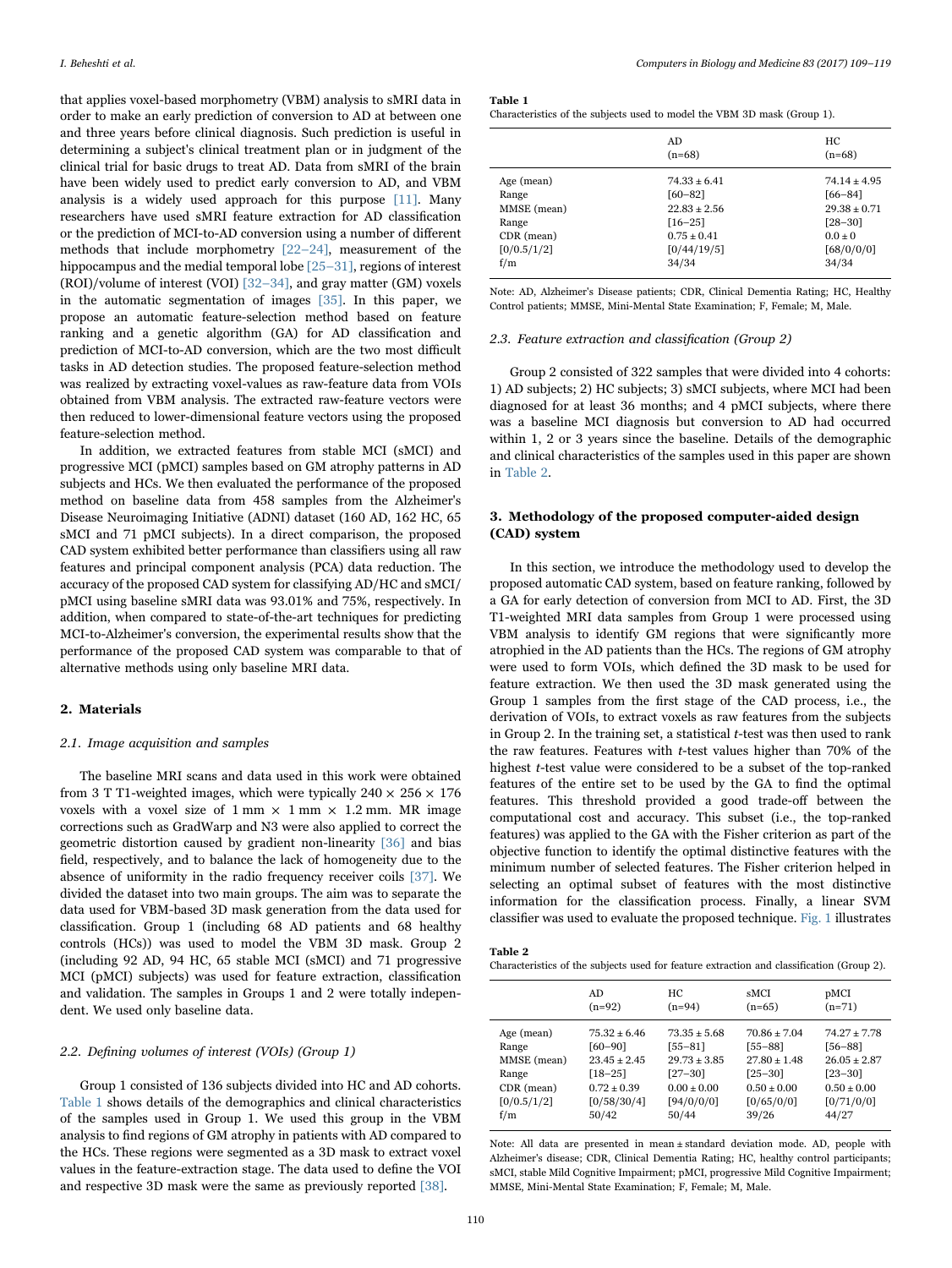<span id="page-2-0"></span>

Fig. 1. Pipeline of the proposed automatic CAD system.

the framework of the proposed automatic CAD system.

### 3.1. Magnet resource imaging (MRI) preprocessing

Preprocessing of the MRI data was carried out using SPM8 software (http://www.fi[l.ion.ucl.ac.uk/spm\)](http://www.fil.ion.ucl.ac.uk/spm) and the VBM8 toolbox [\(http://](http://dbm.neuro.uni-jena.de/vbm) [dbm.neuro.uni-jena.de/vbm\)](http://dbm.neuro.uni-jena.de/vbm). VBM is an advanced technique that is used to assess the structure of the whole brain with voxel-by-voxel comparisons between subject groups to distinguish degenerative diseases with dementia [\[39\]](#page-9-12). Several recent studies have used the VBM method for the early detection of atrophic changes in AD [\[39](#page-9-12)– [43\].](#page-9-12) In the present study, the Diffeomorphic Anatomic Registration Through Exponentiated Lie (DARTEL) approach was used as a part of the VBM analysis to enhance inter-subject registration of the MRI images [\[44,45\]](#page-9-13). In the VBM8 toolbox, all 3D MR images were corrected for the bias field with regard to homogeneity. The corrected images were normalized and then segmented into GM, white matter (WM), and cerebrospinal fluid (CSF) components. Using a nonlinear deformation, the normalized segmented images were modulated. Only GM components were considered in the current study. All GM components were spatially smoothed with an 8 mm full-width halfmaximum Gaussian kernel. After spatial preprocessing, the smoothed,

modulated, DARTEL-warped, and normalized GM datasets from Group 1 were used for statistical analysis, whereas datasets from Group 2 were used in the feature extraction phase. The levels of atrophy in regional GM volume were generated by voxel-based analysis over the whole brain for Group 1 subjects. In this manner, the smoothed, modulated, DARTEL-warped, and normalized GM datasets of Group 1 were subjected to the general linear model to detect GM volume changes using voxel-wise two-sample t-tests in SPM8. Age was added to the matrix design as a nuisance variable. Absolute threshold masking was adjusted at 0.1 to avoid possible edge effects among GM, WM or CSF components. Significance was set at p < 0.01, with correction for family-wise error (FWE), and the threshold was set at 1400 voxels for two-sample comparisons. [Fig. 2](#page-3-0) illustrates the processing framework of the VBM analysis used to identify significant levels of GM atrophy in the AD relative to the HC samples in Group 1 through SPM8.

#### <span id="page-2-1"></span>3.2. Feature extraction

The feature-extraction procedure based on the preprocessing analysis was then applied to isolate the VOIs. Brain regions with significantly decreased GM volumes, obtained using VBM analysis in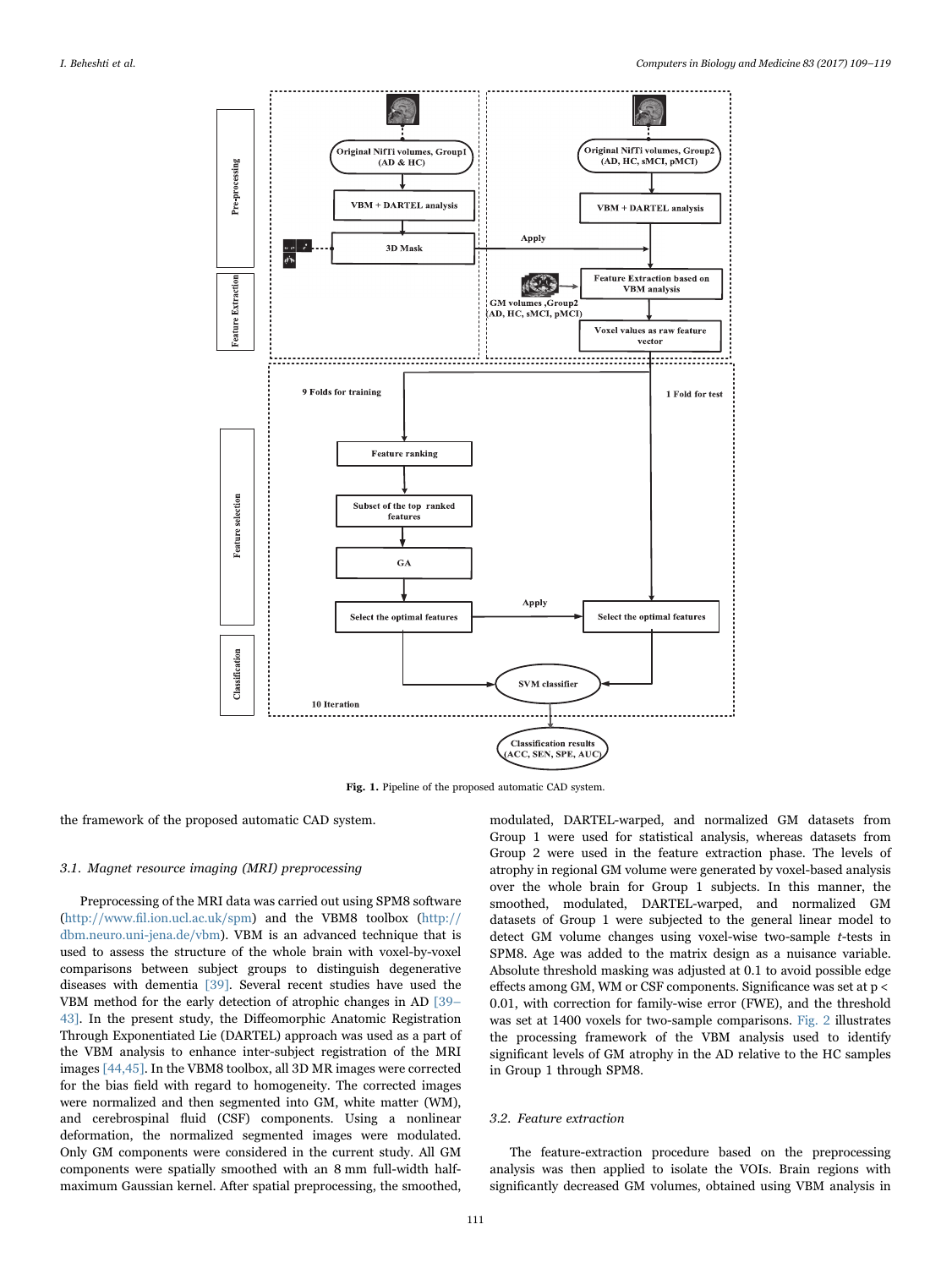<span id="page-3-0"></span>

Fig. 2. The VBM plus DARTEL processing pipeline to reveal significant gray matter atrophies among group 1 samples using SPM8.

AD patients relative to HCs in Group 1 subjects, were segmented as a 3D mask. Because sMCI samples appear more healthy, whereas pMCI samples are closer to AD [\[46\],](#page-10-0) we decided to use the 3D mask not only to extract features for AD and HC samples but also for pMCI and sMCI subjects. The mask was therefore applied to all the smoothed, normalized, modulated, DARTEL-warped, GM density volumes obtained from the preprocessing stage in Group 2 subjects (92 AD, 94 HC, 65 sMCI and 71 pMCI subjects) in order to extract voxel values from atrophy regions as raw-feature vectors.

## <span id="page-3-1"></span>3.3. Feature selection

As the number of samples available for training is generally very small in comparison to the dimensionality of feature vectors extracted from MRI data (e.g., 36,529 voxels), training an accurate classifier is a challenging process. Many recent studies have explored different feature-selection methods to address this issue. In this study, we chose a novel feature-selection method for high-dimensional data, which combines feature ranking with a GA to reduce the dimensionality, and to select optimal features for the high performance MCI conversion prediction and AD classification. The performance of this method was evaluated using PCA data reduction and raw-feature vectors.

# 3.3.1. Feature reduction based on principal component analysis (PCA)

The aim of the feature-reduction algorithm was to make available a set of new features to generate a low-dimensional representation of the original data. PCA is a statistical feature-reduction method, which helps extract a set of orthogonal principal components (PCs) from an original dataset [\[47,48\]](#page-10-1). Linear combinations of PCs are used to represent high-dimensional original data. Let  $\Gamma = [f^1, f^2, ..., f^M]$  be a feature dataset including M features, where  $f^j = (x_1^j, x_2^j, ..., x_N^j)^T$  is a vector of values of a feature  $f^j$  and N represents the number of samples. PCs are eigenvectors of the gamma matrix of data X as follows:

$$
\sum = \frac{1}{N} (F - \overline{\Gamma})^T (F - \overline{\Gamma}), \tag{1}
$$

where  $\overline{\Gamma}$  is the mean vector of each feature. Each PC is measured by its corresponding eigenvalue.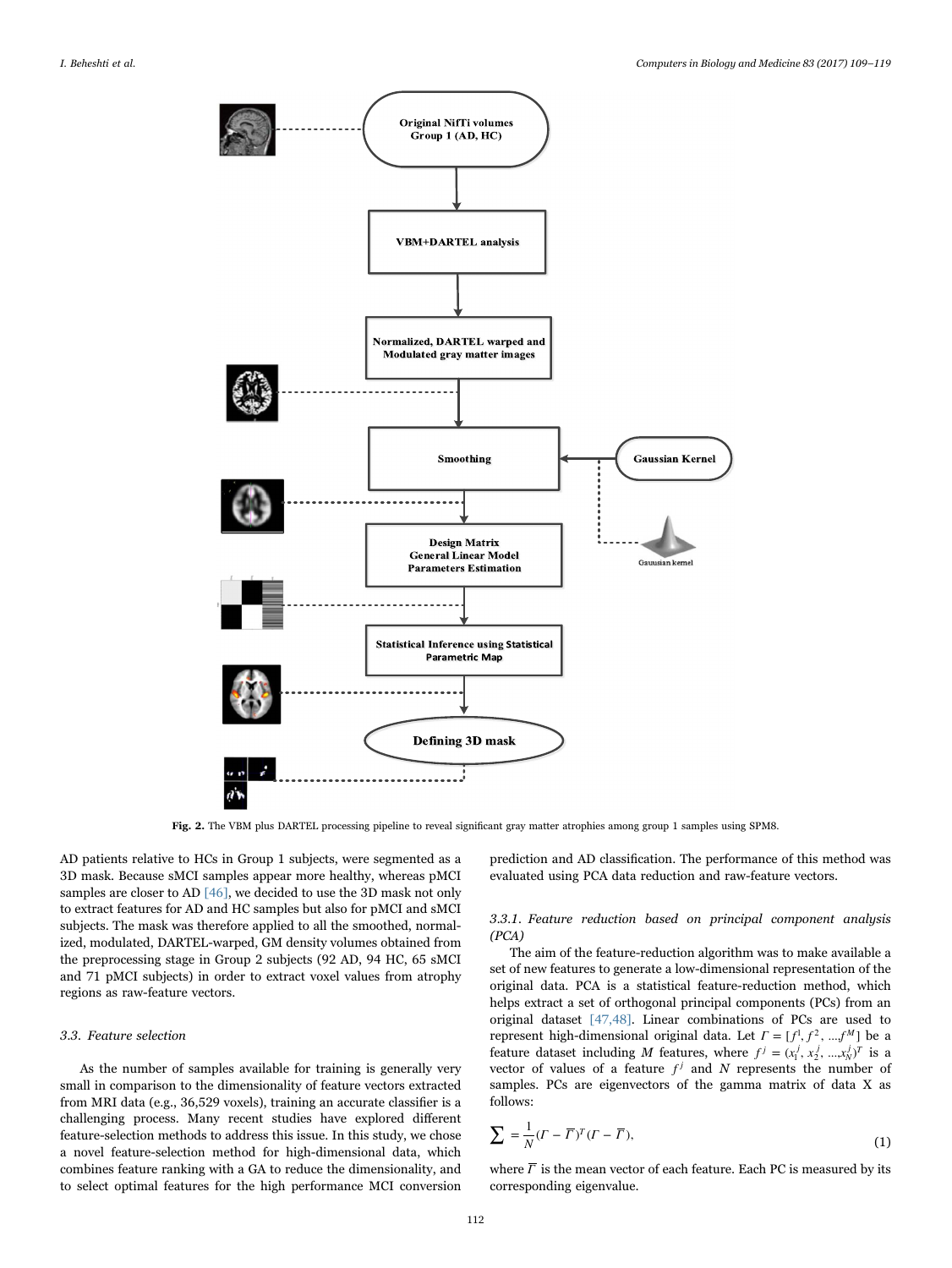In this study, 10-fold cross validation was used to measure the performance of the classifiers. Ten-fold cross validation takes 90% of data through the training process and 10% through the testing of each clinical group (i.e., the AD/HC and sMCI/pMCI groups). The number of PCs, k, used to generate the projection vectors of the training and testing data was chosen based on the maximum number of training samples for the AD/HC and sMCI/pMCI pairs, respectively.

## 3.3.2. Feature ranking

Feature ranking helps evaluate the relevance of features and class variables in order to choose the most distinctive features. This method is effective in data with very high dimensionality [\[49\].](#page-10-2) Many researchers have investigated different feature-ranking methods as part of feature selection in the pattern recognition field [\[50](#page-10-3)–56]. Let  $\Gamma = [f^1, f^2, \dots, f^M]$  be a feature dataset including *M* features. The vector  $f^j = (x_1^j, x_2^j, ..., x_N^j)^T$  is a vector of values of a feature  $f^j$  where  $x_i^j$  of this vector shows a feature value of the sample *i*<sup>th</sup> and N is the number of samples. Applying a feature ranking algorithm to the feature data-set *Γ* generates a list of the features  $\Omega = [f^1, f^2, ..., f^M]$  ordered by reduction<br>interactions. In this study can used a statistical in the transposed when the t importance. In this study, we used a statistical indicator, namely the ttest, to measure the level of separation/discrimination between two classes. T-test feature ranking has been used successfully in a number of machine learning studies  $[57-59]$ . The *t*-test measures the statistical significance of the value differences between two classes, as follows:

$$
t - value = \frac{\mu_{c1} - \mu_{c2}}{\sqrt{\frac{\sigma_{c1}^2}{n_{c1}} + \frac{\sigma_{c2}^2}{n_{c2}}}},
$$
\n(2)

where  $\mu_{c1}$ ,  $\sigma_{c1}^2$ ,  $n_{c1}$  and  $\mu_{c2}$ ,  $\sigma_{c2}^2$ ,  $n_{c2}$  are the mean, variance values, and number of samples of two classes,  $c_1$  and  $c_2$ , respectively. To select the top informative features, all features were ranked according to the absolute value of their t-values. Based on feature ranking, we were able to choose the top discriminative *q* ranked features  $[f^1_k, f^2_k, ..., f^q_k]$ , where  $q \leq M$  q could be adjusted by the user or determined experimentally. In the present study, *q* was adjusted with features that were higher than 70% of the maximum t-test values of the training set in each fold. This threshold provided a good trade-off between computational cost and accuracy.

# 3.3.3. Feature selection using a genetic algorithm (GA)

In this section, we describe the GA used to find the optimum feature subset from the candidate features. We used a binary GA in this study. A chromosome was encoded as an array with length *q* bits containing binary numbers, as shown in [Fig. 3.](#page-4-0) When *chromosome* [*i*<sup>th</sup>] is 1, the *i*<sup>th</sup> feature is selected as the optimal feature from the candidate features, otherwise the *i th* feature is not selected. The main components of the GA comprised population initialization, fitness evaluation, selection, crossover and mutation operations, and termination judgment. The pipeline of the GA is illustrated in [Fig. 4.](#page-5-0) The details of the main components are given below:

- a) Initial population. In the binary GA, the population consisted of all the chromosomes in each generation, which were coded as a binary string. In this study, we used a random population base for population initialization.
- <span id="page-4-1"></span>b) Fitness function. In order to select the optimal feature subset from the candidate features, the following objective function was proposed:

<span id="page-4-0"></span>

$$
\min Z
$$
  
Z = E(1 + \alpha. RF)′ (3)

where E is based on the Fisher criterion and calculated in the training part of each fold,  $\alpha$  is a constant coefficient and  $RF$  is the ratio of the number of selected features (number of selected features/length  $q$ ). The objective function finds the optimal features with the maximum discriminative and minimum number of features. In this study, the value of  $\alpha$  was adjusted to 0.5. The Fisher criterion evaluates the class separation between two groups of data and also helps to find the optimal features with the most discriminative information for the classification process. The Fisher criterion was calculated as follows:

$$
FC = \frac{trace(S_B)}{trace(S_W)},
$$
\n(4)

where  $S_B$  is the between-class scatter matrix and  $S_W$  is the withinclass scatter matrix  $[60]$ . For two classes,  $c_1$  and  $c_2$ , the betweenclass scatter and within-class scatter matrices are defined as [\[62,63\]:](#page-10-6)

$$
S_B = (\mu_1 - \mu_2)(\mu_1 - \mu_2)^T
$$
\n(5)

$$
S_W = \sum_{X_i \in c_1} (X_i - \mu_1)(X_i - \mu_1)^T + \sum_{X_i \in c_2} (X_i - \mu_2)(X_i - \mu_2)^T
$$
\n(6)

where  $\mu_1$  is the mean of the data in class 1 and  $\mu_2$  is the mean of the data in class 2. Because the proposed objective function is based on minimization, we used  $FC^{-1} = \frac{trace(S_W)}{trace(S_B)}$  as E in Eq. [\(3\).](#page-4-1)

- c) Selection operator. The aim of selection operation is to select the parent individuals, which will participate in producing offspring for the next generation. In this study, we used a roulette wheel selection technique [\[50\]](#page-10-3).
- d) Crossover operator. The goal of the crossover operator is to generate new individuals by recombining the genes of the chromosomes. In the proposed GA, the following crossover operators were used: single point, double point, and arithmetic. For each iteration in the GA process, one of the above crossover operators was randomly selected based on the wheel selection technique.
- e) Mutation operator. The mutation operator is normally initiated after the crossover process by randomly inverting one bit of an individual's chromosome to generate a child.
- f) Termination judgment. In the proposed feature-selection GA, the termination algorithm was either based on a predefined number of iterations or based on *β* iterations, where the difference between two objective functions does not exceed  $\varepsilon$ . In this study, the values of  $\varepsilon$  and  $\beta$  were adjusted to 10<sup>-3</sup> and 30, respectively.

Algorithm 1 outlines the pseudo-code used in the proposed method.

Algorithm 1.. The procedure for determining the optimal subset of features based on the feature ranking and genetic algorithm.

- $V \leftarrow \text{component\_set (Data_{Train}, Label_{Train})}$
- Ranked features  $\leftarrow$  t-test feature ranking (V)
- Top ranked features  $\leftarrow$  The features higher than 70% of the maximum t-test values
- $Z \leftarrow \infty$
- Generate an Initial population
- While not terminated condition
- $(S_w, S_B) \leftarrow compute\_scatter$  (selected\_features, Label<sub>Train</sub>)
- $\bullet$   $E \leftarrow \frac{trace(S_W)}{trace(S_B)}$
- $q \leftarrow$  *trace* (S<sub>B</sub>)</sup> of top-ranked features
- $RF \leftarrow$  number of selected features/q
- $\alpha \leftarrow 0.5$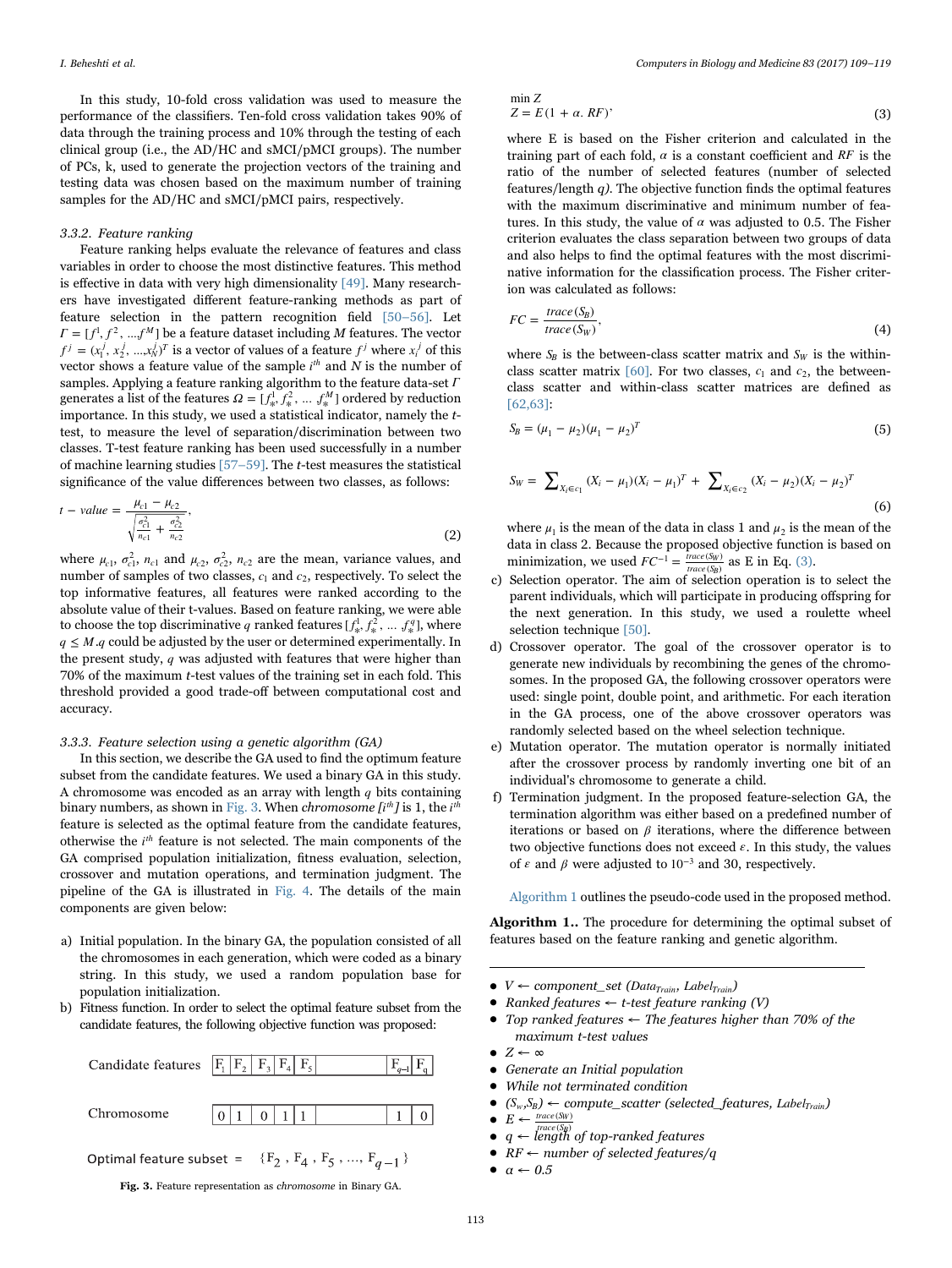<span id="page-5-0"></span>

Fig. 4. Flowchart of the Genetic Algorithm.

- $Z \leftarrow E (1 + \alpha, RF)$
- Calculate  $Z \leftarrow$  for each chromosome from the population<br>• Make the next population
- Make the next population 1. Selection operator
	- 2. Crossover operator
	- 3. Mutation operator
- End while
- Find the chromosome with minimum Z
- Select the optimal- feature-subset

# 3.4. Classifier and performance evaluation

The classifier was operated using an SVM algorithm, a supervised learning method that has been widely used for AD classification problems [\[6,38,46,62](#page-9-14)–64]. In this study, an SVM algorithm using LIBSVM [\(http://www.csie.ntu.edu.tw/~cjlin/libsvm/](http://www.csie.ntu.edu.tw/~cjlin/libsvm/)) with a linear kernel was used for the AD classification and the prediction of MCIto-AD conversion. In order to achieve a reliable measurement, all performance results were obtained through 10-fold cross validation. The classification results were calculated by means of accuracy (ACC), sensitivity (SEN), specificity (SPE), and area under the curve (AUC). These parameters are defined as follows:

$$
ACC = \frac{TP + TN}{TP + FP + FN + TN}
$$
\n<sup>(7)</sup>

$$
SEN = \frac{TP}{TP + FN}
$$
\n<sup>(8)</sup>

$$
SPE = \frac{TN}{TN + FP},\tag{9}
$$

<span id="page-5-1"></span>where TP, TN, FN, and FP stand for true positive, true negative, false negative, and false positive, respectively.

#### 4. Experimental results

The experimental data consisted of 458 samples from the ADNI dataset. We first arrived at the results of the preprocessing stage using a VBM and DARTEL analysis on 3D T1-weighted MRI scans to reveal the significance of the difference in volumetric regions with atrophy between the AD subjects in Group 1 and the HCs in the same group. Secondly, we used a 10-fold cross validation process to compare the performance of the proposed feature-selection method for AD classification and the prediction of MCI-to-AD conversion between a trial with PCA data reduction and a trial without feature selection (i.e., using all features). ACC (%), SEN (%), SPE (%), and AUC (%) performance metrics were used to assess the different scenarios.

## 4.1. Voxel-based morphometry on gray matter (GM) (Group 1)

The VBM and DARTEL analysis revealed significant GM atrophy in the right and left hippocampi, the right inferior parietal lobule, and the right anterior cingulate in patients with AD compared to the HCs in Group 1. [Fig. 5](#page-5-1) shows the significant regions of GM atrophy in the Group 1 subjects. The voxel locations of these significantly atrophied regions were segmented as a 3D mask. This mask was applied to the GM density volume results from the segmentation step in the VBM-DARTEL analysis of Group 2 to extract a total of 36,529 voxel values as a raw-feature vector.

# 4.2. Classification results for Alzheimer's disease (AD) and healthy control (HC) subjects

As described in [Section 3.3,](#page-3-1) the proposed feature-selection method was accomplished with a feature-ranking strategy and by using a GA to find optimal top discriminative feature data from raw-feature vectors. The parameters of GA, such as the number of populations, number of iterations, probability of crossover and probability of mutation, were



Fig. 5. Significant gray matter atrophy regions in subjects of group 1 [The image is reproduced from a previous study [\[38\]\]](#page-9-11).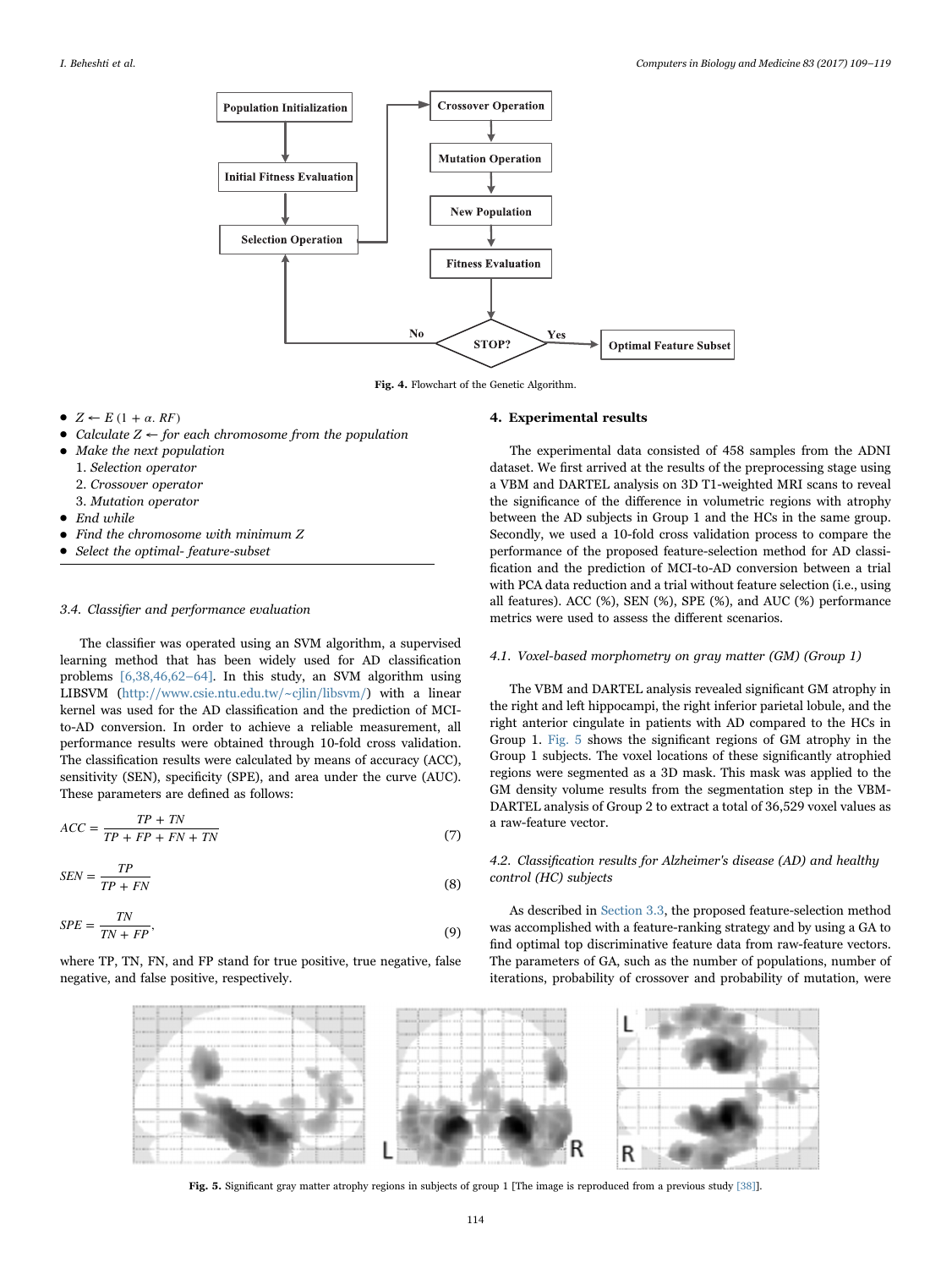<span id="page-6-0"></span>

Fig. 6. *t*-test values for the respective ranked features in fold 1 training of AD/HC classification.

#### <span id="page-6-1"></span>Table 3

Classification results in fold 1, HC vs AD.

| Feature selection     | Number of features | ACC(%) |
|-----------------------|--------------------|--------|
| NO.                   | 36529              | 78.94  |
| Yes (proposed method) | 1913               | 94.73  |

Note: ACC, Accuracy; AD, people with Alzheimer's disease; HC, healthy control participants.

#### <span id="page-6-2"></span>Table 4

Comparison of the performances of the proposed feature selection method with rawfeature vectors and PCA data reduction for AD classification.

|          | <b>Feature Selection</b> | ACC(%) | <b>SEN</b> (%) | <b>SPE</b> (%) | AUC(%) |
|----------|--------------------------|--------|----------------|----------------|--------|
| HC vs AD | No.                      | 87.63  | 85.86          | 89.36          | 88.70  |
|          | <b>PCA</b>               | 88.70  | 89.36          | 88.04          | 88.70  |
|          | Proposed method          | 93.01  | 89.13          | 96.80          | 93.51  |

Note: ACC, Accuracy; SEN, Sensitivity; SPE, Specificity; AUC, Area Under Curve; AD, people with Alzheimer's disease; HC, healthy Control participants; PCA, Principal Component Analysis.

set at 50, 200, 0.8 and 0.3, respectively. As an example, [Fig. 6](#page-6-0) shows all t-test values for the data in the training set from fold 1 of the HC vs AD samples in Group 2. The maximum t-test value is 15.24. Based on the proposed approach to choose the features higher than 70% of the maximum  $t$ -test values, the features with respective  $t$ -test values between 10.67 and 15.24 were selected. As a result, 5101 top-ranked features were selected as the top subset of the most discriminative features. This subset was applied to the GA to find the optimum subset based on GA feature selection, with the Fisher criterion as part of the objective function. A total of 1913 features were selected as belonging to the optimal and high-performance feature subset. [Table 3](#page-6-1) shows the accuracy performance of data from fold 1 of the HC vs AD samples in Group 2 for raw-feature vectors together with the proposed feature selection based on feature ranking and the GA. As can be seen by the data in [Table 5](#page-7-0), the proposed method is able to improve the performance accuracy to a significant degree, and can also minimize the number of selected features to speed up the learning process. [Table 4](#page-6-2) presents the average of the performance obtained by 10-fold cross validation between the AD and HC samples from Group 2. With 186 samples for classification in Group 2 (i.e., 94 HCs and 92 AD subjects), a 10-fold cross validation suggested 167 PCs through the PCA process for AD and HC classification. Thus, the number of PCs was chosen as k=167 to generate the projection vectors for the training and testing data. To evaluate the overall performance of the proposed method, PCA data reduction and raw features, a receiver operating characteristic (ROC) curve for AD and HC classification was generated and is shown in [Fig. 7](#page-7-1)(a). Looking at [Table 4](#page-6-2) and [Fig. 7](#page-7-1)(a), it is clear

that the proposed feature-selection method, based on feature ranking and the GA, improves performance to a significant degree when compared to classification using raw features or PCA data reduction. For example, the mean accuracy increases from 87.63% to 93.01% for AD/HC. Our accuracy of 93.01% for AD/HC compares well with other recent classification experiments for separating AD data from HC results, based on MRI data [\[8,63,65\]](#page-9-15).

# 4.3. Prediction results for the conversion of stable and progressive MCI to AD

As described in [Section 3.2](#page-2-1), the GM atrophy pattern between AD subjects and HCs was used to extract significant features from sMCI and pMCI subjects. [Table 5](#page-7-0) presents the ACC, SEN, SPE, and AUC measurements obtained from 10-fold cross validation for the MCI conversion prediction between sMCI and pMCI subjects. With 136 samples (i.e., 65 sMCI and 71 pMCI subjects), a 10-fold cross validation suggested 122 PCs through the PCA process for this task. Thus, the number of PCs was chosen as k=122 to generate the projection vectors for the training and testing data. [Fig. 7\(](#page-7-1)b) shows the ROC curves related to the proposed method, PCA data reduction and raw features for the sMCI and pMCI conversion prediction. As can be seen in [Table 5](#page-7-0) and [Fig. 7](#page-7-1)(b), the proposed feature-selection method, based on feature ranking and the GA, consistently outperforms the PCA data reduction or raw features for MCI conversion prediction. For example, the proposed method had an ACC performance of 75%, whereas PCA-based data reduction and the raw-feature vector methods had ACCs of 69.11% and 68.38%, respectively, for distinguishing sMCI subjects from pMCI subjects. The 75% accuracy of our proposed method with regard to sMCI and pMCI conversion within 36 months compares well with other recent classification experiments on the separation of sMCI from pMCI results using MRI data [\[8,10,46,63,65](#page-9-15)–68].

# 5. Discussion

Many recent studies have investigated the use of advanced pattern analysis methods to extract complex spatial patterns from the brain structure [\[13,35,66,69,70\].](#page-9-16) This is especially the case for high-dimensional pattern analysis in a number of neuroimaging studies [\[6,33,71,72\]](#page-9-14). For example, in one study [\[71\]](#page-10-7), the authors introduced an SVM-recursive feature elimination (SVM-RFE) technique for feature ranking, and used SVM for classification. In another study [\[6\]](#page-9-14), the authors introduced a statistical feature-selection method based on the probability distribution function (PDF) of the VOI to generate a statistical pattern of the VOI to represent the entire sMRI. In the present study, we introduced an automatic feature-selection method based on feature ranking and a GA for the VOI, which is able to select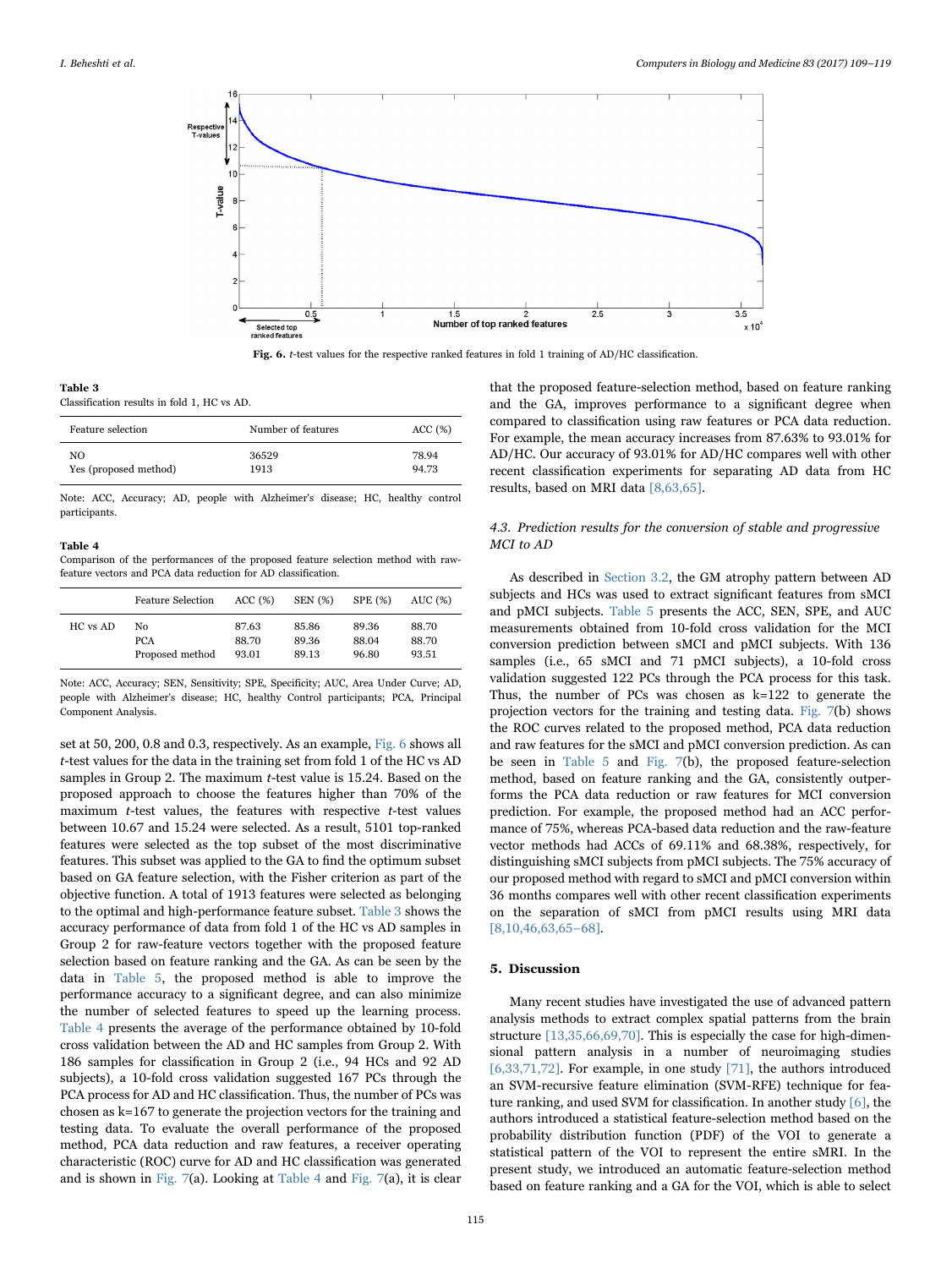<span id="page-7-1"></span>

Fig. 7. The ROC curve of the proposed method, PCA data reduction and raw-feature-vectors. (a) AD/HC and (b) pMCI/sMCI.

#### <span id="page-7-0"></span>Table 5

Comparison of the performances of the proposed feature selection method with rawfeature vectors and PCA data reduction for MCI conversion prediction.

|              | Feature selection |       | $ACC(%)$ SEN $(S)$ SPE $(S)$ |       | AUC (%) |
|--------------|-------------------|-------|------------------------------|-------|---------|
| pMCI vs sMCI | No                | 68.38 | 67.69                        | 69.01 | 68.93   |
|              | <b>PCA</b>        | 69.11 | 64.61                        | 73.23 | 68.38   |
|              | Proposed method   | 75.00 | 76.92                        | 73.23 | 75.08   |

Note: ACC, Accuracy; SEN, Sensitivity; SPE, Specificity; AUC, Area Under Curve; sMCI, stable Mild Cognitive Impairment; pMCI, progressive Mild Cognitive Impairment; PCA, Principal Component Analysis.

the most discriminative features from a high-dimensional pattern into a lower-dimensional space. In the proposed feature-selection strategy, the Fisher criterion was employed as part of the objective function to find the most discriminative features as an optimal subset. The Fisher criterion helps to select the optimum subset of features with maximum separation between two groups. Using a GA, the proposed featureselection method not only selects the top discriminative features but also minimizes the dimensionality of the input vectors to low-dimensional space. The experimental results indicate that the proposed feature-selection approach is suitable for high-dimensional pattern recognition, especially for MCI conversion prediction and AD classification. Recent studies have shown that MCI (including both pMCI and sMCI) is a heterogeneous condition where sMCI patients appear more healthy and pMCI patients appear closer to AD [\[46\]](#page-10-0). In addition, most of the existing methods for MCI conversion prediction use data taken directly from MCI subjects, ignoring data from other related domains (i.e., AD subjects and HCs) that may provide significant additional data predicting MCI conversion [\[46\]](#page-10-0). In this study, we defined a VBM mask based on regions of GM atrophy from AD and HC subjects for feature

extraction using pMCI and sMCI subjects. The experimental results demonstrate that extracting features from sMCI and pMCI samples based on GM atrophy patterns in AD subjects and HCs through VBM analysis can also be useful for MCI prediction. Although the proposed method demonstrated a desirable performance for AD detection and MCI conversion prediction, some limitations should be considered in the present study. First, we evaluated the proposed method on an ADNI dataset. In the future, it will be important to evaluate our method using other datasets. Second, we used a small data-sample size, especially for to predict the conversion from MCI to AD (i.e., 65 sMCI and 71 pMCI). This would be worth evaluating on a large dataset in the future. As part of a future study, we suggest employing other meta-heuristic optimization algorithm such as simulated annealing, particle swarm optimization and ant colony optimization for AD classification and MCI conversion prediction. Another priority for future studies will be to use volumetric subcortical measures from structural MRI instead of voxel-based features.

## 5.1. Comparisons with other studies

Several studies have investigated neuroimaging techniques for the early detection of AD, with a focus on conversion in MCI subjects and separating AD patients from HCs. In one study [\[65\]](#page-10-8), researchers proposed a multitask learning method based on multimodality data such as MRI, fluorodeoxyglucose positron emission tomography (FDG-PET), and CSF. They reported an accuracy of 93.30% and 73.9% on AD/HC and pMCI/ sMCI samples, respectively. One study [\[73\]](#page-10-9) used cortical thickness data with the manifold harmonic transform method using MRI data. They achieved an SEN of 82% and an SPE of 93% on AD/HC, and an SEN of 63% and an SPE of 76% on sMCI and pMCI samples, respectively. Another study [\[74\]](#page-10-10) presented a morphological factor method with an ACC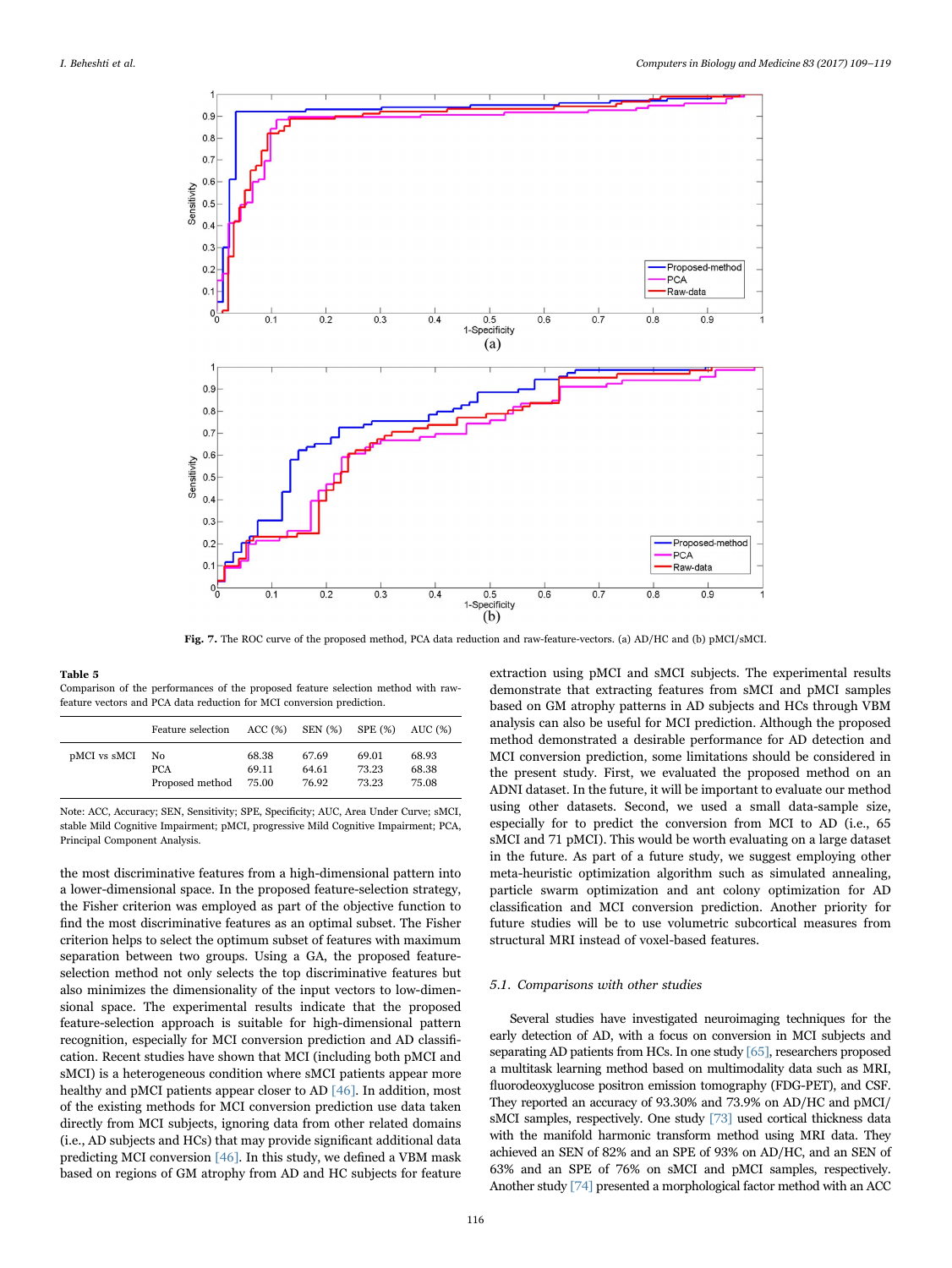#### I. Beheshti et al. *Computers in Biology and Medicine 83 (2017) 109–119*

#### <span id="page-8-2"></span>Table 6

Classification of Alzheimer's disease and healthy control subjects.

| Author                     | Data              | AD/HC   | Validation method | ACC(%) | <b>SEN</b> (%)           | <b>SPE</b> (%)           | <b>AUC</b> (%) |
|----------------------------|-------------------|---------|-------------------|--------|--------------------------|--------------------------|----------------|
| Zhang et al., 2012 [65]    | MRI               | 45/50   | 10 Fold           | 84.80  | $\overline{\phantom{m}}$ | -                        |                |
| Zhang et al., 2012 [65]    | $MRI + CSF + PET$ | 45/50   | 10 Fold           | 93.30  |                          | $\overline{\phantom{0}}$ |                |
| Cho et al., 2012 [73]      | MRI               | 128/160 |                   |        | 82                       | 93                       |                |
| Liu et al., $2014$ [67]    | MRI+FDG-PET       | 51/52   | 10 Fold           | 94.37  | 94.71                    | 94.04                    | 97.24          |
| Westman et al., $2012$ [8] | MRI               | 96/111  | 10 Fold           | 87     | 83.3                     | 90.1                     | 93.00          |
| Westman et al., 2012 [8]   | $MRI + CSF$       | 96/111  | 10 Fold           | 91.8   | 88.5                     | 94.6                     | 95.80          |
| Hu et al., 2016 [63]       | MRI               | 228/188 | Leave-one-out     | 84.13  | 82.45                    | 85.63                    | 90.00          |
| <b>Proposed method</b>     | MRI               | 92/94   | 10 Fold           | 93.01  | 89.13                    | 96.80                    | 93.51          |

#### Table 7

Classification of pMCI and sMCI subjects.

| Author                         | Data                     | pMCI/<br>sMCI | Validation<br>method | ACC(%) | <b>SEN</b> (%) | <b>SPE (%)</b> | <b>AUC</b> (%)           | <b>Conversion time</b><br>(months) |
|--------------------------------|--------------------------|---------------|----------------------|--------|----------------|----------------|--------------------------|------------------------------------|
| Zhang et al., 2012 [65]        | MRI                      | 43/48         | 10 Fold              | 62.00  | 56.60          | 60.20          | $\overline{\phantom{0}}$ | $0 - 24$                           |
| Zhang et al., 2012 [65]        | $MRI + CSF + PET$        | 43/48         | 10 Fold              | 73.90  | 68.80          | 73.60          | -                        | $0 - 24$                           |
| Cho et al., 2012 [73]          | MRI                      | 72/131        |                      | Ξ.     | 63             | 76             | $\overline{\phantom{0}}$ | $0 - 18$                           |
| Aksu et al., 2011 [74]         | MRI                      | 20/29         |                      | 72.3   |                |                |                          | $0 - 36$                           |
| Young et al., 2013 [68]        | MRI                      | 47/96         |                      | 61.5   | -              |                | -                        | $0 - 36$                           |
| Young et al., 2013 [68]        | $MRI + PET + CSF + APOE$ | 47/96         |                      | 74.1   | -              | -              | -                        | $0 - 36$                           |
| Liu et al., 2014 [67]          | MRI+FDG-PET              | 43/56         | 10 Fold              | 67.83  | 64.88          | 70.00          | 69.57                    | $0 - 18$                           |
| Westman et al., 2012 [8]       | MRI                      | 81/81         | 10 Fold              | 65.40  | 65.40          | 65.40          | 73.10                    | $0 - 36$                           |
| Westman et al., 2012 [8]       | $MRI + CSF$              | 81/81         | 10 Fold              | 68.5   | 74.1           | 63             | 76.00                    | $0 - 36$                           |
| Cheng et al., $2015$ [46]      | MRI                      | 43/56         | 10 Fold              | 73.4   | 74.3           | 72.1           | 76.40                    | $0 - 24$                           |
| Cheng et al., $2015$ [46]      | MRI+CSF+PET              | 43/56         | 10 Fold              | 79.4   | 84.5           | 72.7           | 84.80                    | $0 - 24$                           |
| Moradi et al., 2015 [10]       | MRI                      | 164/100       | 10 Fold              | 74.74  | 88.85          | 51.59          | 76.61                    | $0 - 36$                           |
| Moradi et al., 2015 [10]       | MRI+ age and cognitive   | 164/100       | 10 Fold              | 81.72  | 86.65          | 73.64          | 90.20                    | $0 - 36$                           |
|                                | measures                 |               |                      |        |                |                |                          |                                    |
| Davatzikos et al., $2010$ [66] | MRI+CSF                  | 69/170        | 5 Fold               | 61.70  | 84.20          | 51.20          | 67.70                    | $0 - 12$                           |
| Hu et al., 2016 [63]           | MRI                      | 71/62         | Leave-one-out        | 76.69  | 71.83          | 82.26          | 79.00                    | $0 - 36$                           |
| <b>Proposed method</b>         | <b>MRI</b>               | 71/65         | 10 Fold              | 75.00  | 76.92          | 73.23          | 75.08                    | $0 - 36$                           |

of 72.3% from MRI data on sMCI and pMCI subjects. In that study [\[68\],](#page-10-11) the authors investigated a Gaussian process approach using several combined multimodality data sources (i.e., MRI, PET, CSF, and APOE genotypes). They reported a balanced ACC of 74.1% on sMCI/pMCI groups. Another study [\[67\]](#page-10-12) used multimodality data (MRI and PET) with a multitask feature-selection method with an accuracy of 94.37% and 67.83% on AD/HC and pMCI/sMCI samples, respectively. In one study [\[66\],](#page-10-13) the researchers combined statistical analysis and pattern classification methods by using multimodality data (MRI and CSF) with an ACC of 61.7% on pMCI/sMCI samples. Another study [\[8\]](#page-9-15) investigated a multivariate data analysis method using multimodality data (i.e., MRI and CSF). The researchers reported an ACC of 68.5% on pMCI/sMCI data and an ACC of 91.8% on AD and HC data. In their study [\[46\],](#page-10-0) the authors introduced domain transfer learning using multimodality data (i.e., MRI, CSF and PET), with an ACC of 79.4% on pMCI/sMCI samples. In another study [\[10\],](#page-9-17) the authors employed VBM analysis of GM as a feature, combining age and cognitive measures. They reported an ACC of 82% on pMCI/sMCI samples. In another study [\[63\]](#page-10-14), the authors presented a multiscale feature extraction from baseline MRI data. They reported an ACC of 84.13% in the classification of AD/HC and 76.69% for prediction of pMCI/sMCI. [Tables 6, 7](#page-8-2) show the detailed parameters of classification performance using various methods for the AD/HC and pMCI/sMCI classifications, which were the main tasks in the current study. As can be seen in [Tables 6, 7,](#page-8-2) the performance of the proposed system was highly competitive for the performance terms when compared to the other systems reported in the literature for AD classification and the prediction of MCI-to-AD conversion.

## 6. Conclusion

In this paper, we proposed a novel and automatic feature-selection method, based on feature ranking and a GA, to select the optimal

features with maximum discriminative and minimum numbers of selected features for MCI conversion prediction and AD classification. In the proposed method, we used the Fisher criterion as part of the objective function in the GA in order to evaluate the feature subsets. The proposed feature-selection method not only selects the top discriminative features but also minimizes the dimensionality of the input vectors to low-dimensional space. The experimental results demonstrate that a combination of feature ranking and GA is a reliable technique for MCI conversion prediction and early detection of AD, especially with regard to high-dimensional data pattern recognition. In addition, the experimental results show that the GM atrophy pattern in AD subjects and HCs, as shown in VBM analysis, can be useful for extracting features from sMCI and pMCI samples. The performance of the proposed CAD system was measured on 458 subjects from the ADNI dataset using 10-fold cross validation. The experimental results show that the performance of the proposed approach can compete strongly with state-of-the-art techniques using MRI data, as reported in the literature.

## Acknowledgment

This work was partly carried out under the Brain Mapping by Integrated Neuro technologies for Disease Studies (Brain/MINDS) project (grant number16dm0207017h0003), funded by the Japan Agency for Medical Research and Development (AMED).

# References

- <span id="page-8-0"></span>[1] Alzheimer's Association | Alzheimer's Disease and Dementia, 2015. 〈[http://www.](http://www.alz.org/) [alz.org/](http://www.alz.org/)〉 (Accessed 5 April 2015).
- <span id="page-8-1"></span>[2] A. Association, Alzheimer' s Association Report 2015 Alzheimer' s disease facts and figures, Alzheimer'S. Dement. 11 (2015) 332–384. [http://dx.doi.org/10.1016/](http://dx.doi.org/10.1016/j.jalz.2015.02.003) [j.jalz.2015.02.003.](http://dx.doi.org/10.1016/j.jalz.2015.02.003)
- [3] E.E. Tripoliti, D.I. Fotiadis, M. Argyropoulou, G. Manis, A six stage approach for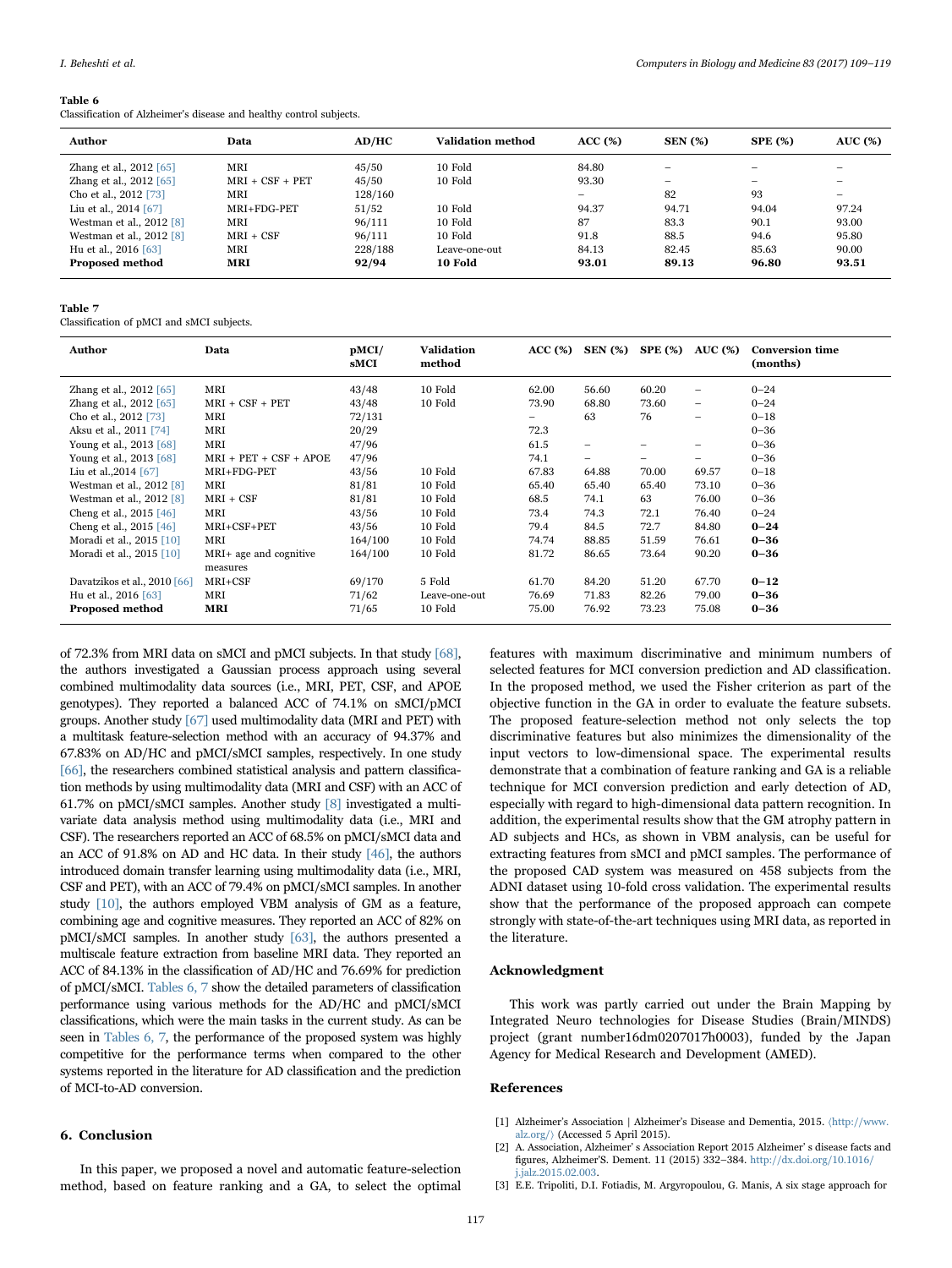the diagnosis of the Alzheimer's disease based on fMRI data, J. Biomed. Inf. 43 (2010) 307–320. [http://dx.doi.org/10.1016/j.jbi.2009.10.004.](http://dx.doi.org/10.1016/j.jbi.2009.10.004)

- <span id="page-9-0"></span>[4] D. Zhang, Y. Wang, L. Zhou, H. Yuan, D. Shen, A.D.N. Initiative, et al., Multimodal classification of Alzheimer's disease and mild cognitive impairment, Neuroimage 55 (2011) 856–867. [http://dx.doi.org/10.1016/j.neuroimage.2011.01.008.](http://dx.doi.org/10.1016/j.neuroimage.2011.01.008)
- [5] G. a. Papakostas, a. Savio, M. Graña, V.G. Kaburlasos, A lattice computing approach to Alzheimer's disease computer assisted diagnosis based on MRI data, Neurocomputing 150 (2015) 37–42. [http://dx.doi.org/10.1016/j.neu](http://dx.doi.org/10.1016/j.neucom.2014.02.076)[com.2014.02.076.](http://dx.doi.org/10.1016/j.neucom.2014.02.076)
- <span id="page-9-14"></span>[6] I. Beheshti, H. Demirel, Probability distribution function-based classification of structural MRI for the detection of Alzheimer's disease, Comput. Biol. Med. 64 (2015) 208–216. [http://dx.doi.org/10.1016/j.compbiomed.2015.07.006.](http://dx.doi.org/10.1016/j.compbiomed.2015.07.006)
- [7] C. Aguilar, E. Westman, J.-S.S. Muehlboeck, P. Mecocci, B. Vellas, M. Tsolaki, I. Kloszewska, H. Soininen, S. Lovestone, C. Spenger, et al., Different multivariate techniques for automated classification of MRI data in Alzheimer's disease and mild cognitive impairment (A. Simmons, L.O. Wahlund)Psychiatry Res. Neuroimaging 212 (2013) 89–98. [http://dx.doi.org/10.1016/j.pscy](http://dx.doi.org/10.1016/j.pscychresns.2012.11.005)[chresns.2012.11.005.](http://dx.doi.org/10.1016/j.pscychresns.2012.11.005)
- <span id="page-9-15"></span>[8] E. Westman, J.S. Muehlboeck, A. Simmons, Combining MRI and CSF measures for classification of Alzheimer's disease and prediction of mild cognitive impairment conversion, Neuroimage 62 (2012) 229–238. [http://dx.doi.org/10.1016/j.neuro](http://dx.doi.org/10.1016/j.neuroimage.2012.04.056)[image.2012.04.056.](http://dx.doi.org/10.1016/j.neuroimage.2012.04.056)
- [9] M. Li, Y. Qin, F. Gao, W. Zhu, X. He, Discriminative analysis of multivariate features from structural MRI and diffusion tensor images, Magn. Reson. Imaging 32 (2014) 1043–1051. [http://dx.doi.org/10.1016/j.mri.2014.05.008.](http://dx.doi.org/10.1016/j.mri.2014.05.008)
- <span id="page-9-17"></span>[10] E. Moradi, A. Pepe, C. Gaser, H. Huttunen, J. Tohka, A.D.N. Initiative, et al., Machine learning framework for early MRI-based Alzheimer's conversion prediction in MCI subjects, Neuroimage 104 (2015) 398–412. [http://dx.doi.org/](http://dx.doi.org/10.1016/j.neuroimage.2014.10.002) [10.1016/j.neuroimage.2014.10.002.](http://dx.doi.org/10.1016/j.neuroimage.2014.10.002)
- <span id="page-9-4"></span>[11] E.E. Bron, M. Smits, W.M. van der Flier, H. Vrenken, F. Barkhof, P. Scheltens, J.M. Papma, R.M.E. Steketee, C. Méndez Orellana, R. Meijboom, M. Pinto, J.R. Meireles, C. Garrett, A.J. Bastos-Leite, A. Abdulkadir, O. Ronneberger, N. Amoroso, R. Bellotti, D. Cárdenas-Peña, A.M. Álvarez-Meza, C.V. Dolph, K.M. Iftekharuddin, S.F. Eskildsen, P. Coupé, V.S. Fonov, K. Franke, C. Gaser, C. Ledig, R. Guerrero, T. Tong, K.R. Gray, E. Moradi, J. Tohka, A. Routier, S. Durrleman, A. Sarica, G. Di Fatta, F. Sensi, A. Chincarini, G.M. Smith, Z.V. Stoyanov, L. Sørensen, M. Nielsen, S. Tangaro, P. Inglese, C. Wachinger, M. Reuter, J.C. van Swieten, W.J. Niessen, S. Klein, Standardized evaluation of algorithms for computer-aided diagnosis of dementia based on structural MRI: the CADDementia challenge, Neuroimage 111 (2015) 562–579. [http://dx.doi.org/](http://dx.doi.org/10.1016/j.neuroimage.2015.01.048) [10.1016/j.neuroimage.2015.01.048.](http://dx.doi.org/10.1016/j.neuroimage.2015.01.048)
- <span id="page-9-1"></span>[12] A.H. Andersen, W.S. Rayens, Y. Liu, C.D. Smith, Partial least squares for discrimination in fMRI data, Magn. Reson. Imaging 30 (2012) 446–452. [http://](http://dx.doi.org/10.1016/j.mri.2011.11.001) [dx.doi.org/10.1016/j.mri.2011.11.001.](http://dx.doi.org/10.1016/j.mri.2011.11.001)
- <span id="page-9-16"></span>[13] [Y. Fan, S.M. Resnick, X. Wu, C. Davatzikos, Structural and functional biomarkers of](http://refhub.elsevier.com/S0010-4825(17)30048-3/sbref12) [prodromal Alzheimer's disease: a high-dimensional pattern classi](http://refhub.elsevier.com/S0010-4825(17)30048-3/sbref12)fication study, [Neuroimage 41 \(2008\) 277](http://refhub.elsevier.com/S0010-4825(17)30048-3/sbref12)–285.
- [14] E. Dinesh, M.S. Kumar, M. Vigneshwar, T. Mohanraj, Instinctive classification of Alzheimer's disease using FMRI, pet and SPECT images, in: Intell. Syst. Control (ISCO), 2013 7th International Conference, pp. 405–409. [http://dx.doi.org/10.](http://dx.doi.org/10.1109/ISCO.2013.6481189) [1109/ISCO.2013.6481189,](http://dx.doi.org/10.1109/ISCO.2013.6481189) 2013.
- <span id="page-9-2"></span>[15] L. Mesrob, DTI and structural MRI classification in Alzheimer's Disease, Adv. Mol. Imaging 2 (2012) 12–20. [http://dx.doi.org/10.4236/ami.2012.22003.](http://dx.doi.org/10.4236/ami.2012.22003)
- [16] M. Graña, M. Termenon, a. Savio, a. Gonzalez-Pinto, J. Echeveste, J.M. Pérez, a. Besga, Computer aided diagnosis system for Alzheimer disease using brain diffusion tensor imaging features selected by Pearson's correlation, Neurosci. Lett. 502 (2011) 225–229. [http://dx.doi.org/10.1016/j.neulet.2011.07.049.](http://dx.doi.org/10.1016/j.neulet.2011.07.049)
- [17] W. Lee, B. Park, K. Han, Classification of diffusion tensor images for the early detection of Alzheimer's disease, Comput. Biol. Med. 43 (2013) 1313–1320. [http://](http://dx.doi.org/10.1016/j.compbiomed.2013.07.004) [dx.doi.org/10.1016/j.compbiomed.2013.07.004.](http://dx.doi.org/10.1016/j.compbiomed.2013.07.004)
- <span id="page-9-3"></span>[18] H. Hanyu, T. Sato, K. Hirao, H. Kanetaka, T. Iwamoto, K. Koizumi, The progression of cognitive deterioration and regional cerebral blood flow patterns in Alzheimer's disease: a longitudinal SPECT study, J. Neurol. Sci. 290 (2010) 96–101. [http://](http://dx.doi.org/10.1016/j.jns.2009.10.022) [dx.doi.org/10.1016/j.jns.2009.10.022.](http://dx.doi.org/10.1016/j.jns.2009.10.022)
- [19] K.R. Gray, R. Wolz, R. a. Heckemann, P. Aljabar, A. Hammers, D. Rueckert, A.D.N. Initiative, et al., Multi-region analysis of longitudinal FDG-PET for the classification of Alzheimer's disease, Neuroimage 60 (2012) 221–229. [http://](http://dx.doi.org/10.1016/j.neuroimage.2011.12.071) [dx.doi.org/10.1016/j.neuroimage.2011.12.071.](http://dx.doi.org/10.1016/j.neuroimage.2011.12.071)
- [20] Y.J. Chen, G. Deutsch, R. Satya, H.-G.G. Liu, J.M. Mountz, A semi-quantitative method for correlating brain disease groups with normal controls using SPECT: alzheimer's disease versus vascular dementia, Comput. Med. Imaging Graph 37 (2013) 40–47. [http://dx.doi.org/10.1016/j.compmedimag.2012.11.001.](http://dx.doi.org/10.1016/j.compmedimag.2012.11.001)
- [21] J.M.M. Górriz, F. Segovia, J. Ramírez, A. Lassl, D. Salas-Gonzalez, GMM based SPECT image classification for the diagnosis of Alzheimer's disease, Appl. Soft Comput. 11 (2011) 2313–2325. [http://dx.doi.org/10.1016/j.asoc.2010.08.012.](http://dx.doi.org/10.1016/j.asoc.2010.08.012)
- <span id="page-9-5"></span>[22] C.H.C. Huang, B.Y. Bin Yan, H.J.H. Jiang, D.W.D. Wang, Combining Voxel-based Morphometry with Artifical Neural Network Theory in the Application Research of Diagnosing Alzheimer's Disease, in: Proceedings of the 2008 International Conference on Biomed. Eng. Informatics, 1 pp. 250–254. doi:10.1109/BMEI.2008. 245, 2008.
- [23] J.Z.J. Zhang, B.Y. Bin Yan, X.H.X. Huang, P.Y.P. Yang, C.H.C. Huang, The Diagnosis of Alzheimer's Disease Based on Voxel-Based Morphometry and Support Vector Machine, in: Proceedings of the 2008 Fourth International Conference on Nat. Comput., 2 pp. 197–201. doi:10.1109/ICNC.2008.804, 2008.
- [24] A. Savio, M.T. García-Sebastián, D. Chyzyk, C. Hernandez, M. Graña, A. Sistiaga, A. López, de Munain, J. Villanúa, Neurocognitive disorder detection based on

feature vectors extracted from VBM analysis of structural MRI, Comput. Biol. Med. 41 (2011) 600–610. [http://dx.doi.org/10.1016/j.compbiomed.2011.05.010.](http://dx.doi.org/10.1016/j.compbiomed.2011.05.010)

- <span id="page-9-6"></span>[25] A. Chincarini, P. Bosco, P. Calvini, G. Gemme, M. Esposito, C. Olivieri, L. Rei, S. Squarcia, G. Rodriguez, R. Bellotti, P. Cerello, I. De Mitri, A. Retico, F. Nobili, et al., Local MRI analysis approach in the diagnosis of early and prodromal Alzheimer's disease, Neuroimage 58 (2011) 469–480. [http://dx.doi.org/10.1016/](http://dx.doi.org/10.1016/j.neuroimage.2011.05.083) [j.neuroimage.2011.05.083.](http://dx.doi.org/10.1016/j.neuroimage.2011.05.083)
- [26] E. Westman, L. Cavallin, J.-S.S. Muehlboeck, Y. Zhang, P. Mecocci, B. Vellas, M. Tsolaki, I. Kłoszewska, H. Soininen, C. Spenger, S. Lovestone, A. Simmons, L.O. Wahlund, et al., Sensitivity and specificity of medial temporal lobe visual ratings and multivariate regional MRI classification in Alzheimer's disease, PLoS One 6 (2011) e22506. [http://dx.doi.org/10.1371/journal.pone.0022506.](http://dx.doi.org/10.1371/journal.pone.0022506)
- [27] O. Ben Ahmed, J. Benois-Pineau, M. Allard, C. Ben Amar, G. Catheline, Classification of Alzheimer's disease subjects from MRI using hippocampal visual features, Multimed. Tools Appl 74 (2014) 1249–1266. [http://dx.doi.org/10.1007/](http://dx.doi.org/10.1007/s11042-014-2123-y) [s11042-014-2123-y.](http://dx.doi.org/10.1007/s11042-014-2123-y)
- [28] S. Li, F. Shi, F. Pu, X. Li, T. Jiang, S. Xie, Y. Wang, Hippocampal shape analysis of Alzheimer disease based on machine learning methods, Am. J. Neuroradiol. 28 (2007) 1339–1345. [http://dx.doi.org/10.3174/ajnr.A0620.](http://dx.doi.org/10.3174/ajnr.A0620)
- [29] P. Coupé, S.F. Eskildsen, J.V. Manjón, V.S. Fonov, D.L. Collins, A. disease Neuroimaging Initiative, et al., Simultaneous segmentation and grading of anatomical structures for patient's classification: application to Alzheimer's disease, Neuroimage 59 (2012) 3736–3747. [http://dx.doi.org/10.1016/j.neuro](http://dx.doi.org/10.1016/j.neuroimage.2011.10.080)[image.2011.10.080.](http://dx.doi.org/10.1016/j.neuroimage.2011.10.080)
- [30] E. Gerardin, G. Chételat, M. Chupin, R. Cuingnet, B. Desgranges, H.-S.S. Kim, M. Niethammer, B. Dubois, S. Lehéricy, L. Garnero, et al., Multidimensional classification of hippocampal shape features discriminates Alzheimer's disease and mild cognitive impairment from normal aging (F. Eustache, O. Colliot), Neuroimage 47 (2009) 1476–1486. [http://dx.doi.org/10.1016/j.neuro](http://dx.doi.org/10.1016/j.neuroimage.2009.05.036)[image.2009.05.036.](http://dx.doi.org/10.1016/j.neuroimage.2009.05.036)
- [31] M. Chupin, E. Gérardin, R. Cuingnet, C. Boutet, L. Lemieux, S. Lehéricy, H. Benali, L. Garnero, O. Colliot, A.D.N.A.D.N. Initiative, et al., Fully automatic hippocampus segmentation and classification in Alzheimer's disease and mild cognitive impairment applied on data from ADNI, Hippocampus 19 (2009) 579. [http://dx.doi.org/](http://dx.doi.org/10.1002/hipo.20626) [10.1002/hipo.20626.](http://dx.doi.org/10.1002/hipo.20626)
- <span id="page-9-7"></span>[32] [C.C.M. Yanxi Liu, Discriminative MR Image Feature Analysis for Automatic](http://refhub.elsevier.com/S0010-4825(17)30048-3/sbref28) [Schizophrenia and Alzheimer](http://refhub.elsevier.com/S0010-4825(17)30048-3/sbref28)' s Disease Classification, Med. Image Comput. Comput. Interv. – [MICCAI 2004 \(2004\) 393](http://refhub.elsevier.com/S0010-4825(17)30048-3/sbref28)–401.
- [33] Z. Lao, D. Shen, Z. Xue, B. Karacali, S.M. Resnick, C. Davatzikos, Morphological classification of brains via high-dimensional shape transformations and machine learning methods, Neuroimage 21 (2004) 46–57. [http://dx.doi.org/10.1016/](http://dx.doi.org/10.1016/j.neuroimage.2003.09.027) [j.neuroimage.2003.09.027.](http://dx.doi.org/10.1016/j.neuroimage.2003.09.027)
- [34] G. Fung, J. Stoeckel, SVM feature selection for classification of SPECT images of Alzheimer's disease using spatial information, Knowl. Inf. Syst. 11 (2007) 243–258. [http://dx.doi.org/10.1007/s10115-006-0043-5.](http://dx.doi.org/10.1007/s10115-006-0043-5)
- <span id="page-9-8"></span>[35] S. Klöppel, C.M. Stonnington, C. Chu, B. Draganski, R.I. Scahill, J.D. Rohrer, N.C. Fox, C.R. Jack, J. Ashburner, R.S.J. Frackowiak, Automatic classification of MR scans in Alzheimer's disease, Brain 131 (2008) 681–689. [http://dx.doi.org/](http://dx.doi.org/10.1093/brain/awm319) [10.1093/brain/awm319.](http://dx.doi.org/10.1093/brain/awm319)
- <span id="page-9-9"></span>[36] J. Jovicich, S. Czanner, D. Greve, E. Haley, A. Van Der Kouwe, R. Gollub, D. Kennedy, F. Schmitt, G. Brown, J. Macfall, B. Fischl, A. Dale, Reliability in multisite structural MRI studies : effects of gradient non-linearity correction on phantom and human data, Neuroimage 30 (2006) 436–443. [http://dx.doi.org/10.1016/](http://dx.doi.org/10.1016/j.neuroimage.2005.09.046) [j.neuroimage.2005.09.046.](http://dx.doi.org/10.1016/j.neuroimage.2005.09.046)
- <span id="page-9-10"></span>[37] [J.G. Sled, A.P. Zijdenbos, A.C. Evans, A nonparametric method for automatic](http://refhub.elsevier.com/S0010-4825(17)30048-3/sbref33) [correction of intensity nonuniformity in MRI data, Med. Imaging IEEE Trans. 17](http://refhub.elsevier.com/S0010-4825(17)30048-3/sbref33) [\(1998\) 87](http://refhub.elsevier.com/S0010-4825(17)30048-3/sbref33)–97.
- <span id="page-9-11"></span>[38] I. Beheshti, H. Demirel, Feature-ranking-based Alzheimer's disease classification from structural MRI, Magn. Reson. Imaging 34 (2016) 252–263. [http://dx.doi.org/](http://dx.doi.org/10.1016/j.mri.2015.11.009) [10.1016/j.mri.2015.11.009.](http://dx.doi.org/10.1016/j.mri.2015.11.009)
- <span id="page-9-12"></span>[39] H. Matsuda, S. Mizumura, K. Nemoto, F. Yamashita, E. Imabayashi, N. Sato, T. Asada, Automatic voxel-based morphometry of structural MRI by SPM8 plus diffeomorphic anatomic registration through exponentiated lie algebra improves the diagnosis of probable Alzheimer disease, Am. J. Neuroradiol. 33 (2012) 1109–1114. [http://dx.doi.org/10.3174/ajnr.A2935.](http://dx.doi.org/10.3174/ajnr.A2935)
- [40] Y. Hirata, H. Matsuda, K. Nemoto, T. Ohnishi, K. Hirao, F. Yamashita, T. Asada, S. Iwabuchi, H. Samejima, Voxel-based morphometry to discriminate early Alzheimer's disease from controls, Neurosci. Lett. 382 (2005) 269–274. [http://](http://dx.doi.org/10.1016/j.neulet.2005.03.038) [dx.doi.org/10.1016/j.neulet.2005.03.038.](http://dx.doi.org/10.1016/j.neulet.2005.03.038)
- [41] X. Guo, Z. Wang, K. Li, Z. Li, Z. Qi, Z. Jin, L. Yao, K. Chen, Voxel-based assessment of gray and white matter volumes in Alzheimer's disease, Neurosci. Lett. 468 (2010) 146–150. [http://dx.doi.org/10.1016/j.neulet.2009.10.086.](http://dx.doi.org/10.1016/j.neulet.2009.10.086)
- [42] T. Nakatsuka, E. Imabayashi, H. Matsuda, R. Sakakibara, T. Inaoka, H. Terada, Discrimination of dementia with Lewy bodies from Alzheimer's disease using voxelbased morphometry of white matter by statistical parametric mapping 8 plus diffeomorphic anatomic registration through exponentiated Lie algebra, Neuroradiology 55 (2013) 559–566. [http://dx.doi.org/10.1007/s00234-013-1138-](http://dx.doi.org/10.1007/s00234-013-1138-9) [9.](http://dx.doi.org/10.1007/s00234-013-1138-9)
- [43] G.B. Karas, E.J. Burton, S. a.R.B. Rombouts, R. a. Van Schijndel, J.T. O'Brien, P. Scheltens, I.G. McKeith, D. Williams, C. Ballard, F. Barkhof, A comprehensive study of gray matter loss in patients with Alzheimer's disease using optimized voxel-based morphometry, Neuroimage 18 (2003) 895–907. [http://dx.doi.org/](http://dx.doi.org/10.1016/S1053-8119(03)00041-7) [10.1016/S1053-8119\(03\)00041-7.](http://dx.doi.org/10.1016/S1053-8119(03)00041-7)
- <span id="page-9-13"></span>[44] J. Ashburner, A fast diffeomorphic image registration algorithm, Neuroimage 38 (2007) 95–113. [http://dx.doi.org/10.1016/j.neuroimage.2007.07.007.](http://dx.doi.org/10.1016/j.neuroimage.2007.07.007)
- [45] A. Klein, J. Andersson, B. a. Ardekani, J. Ashburner, B. Avants, M.C. Chiang,